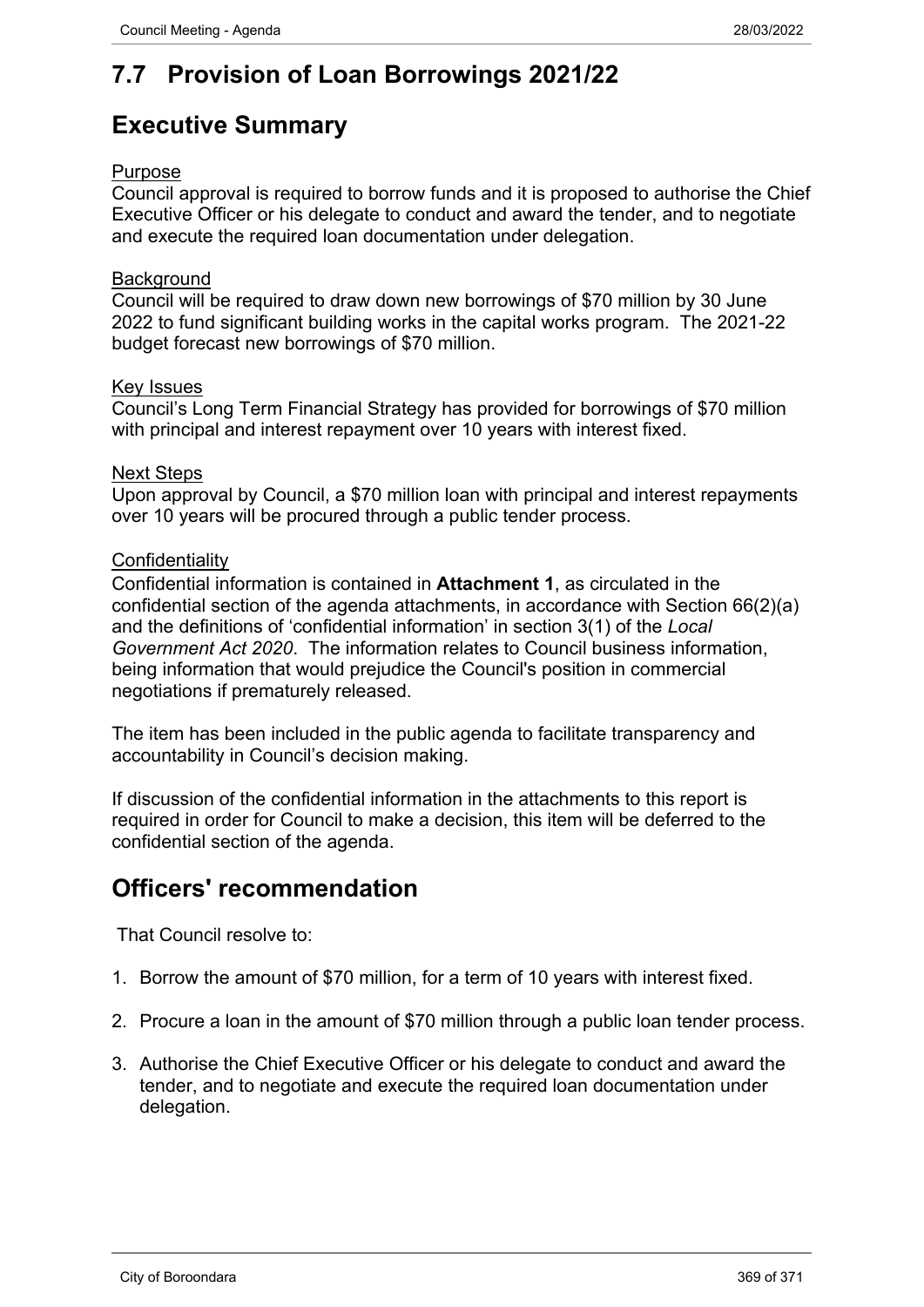### **Responsible director: Amy Montalti, Chief Financial Officer**

#### **1. Purpose**

The purpose of this report is to seek Council approval for the tender of \$70 million in new borrowings by 30 June 2022.

 $\_$  , and the set of the set of the set of the set of the set of the set of the set of the set of the set of the set of the set of the set of the set of the set of the set of the set of the set of the set of the set of th

#### **2. Policy implications and relevance to community plan and council plan**

As per Council's Treasury Policy, the new borrowings shall be subject to a tender process.

This report is consistent with the following themes and strategies in the Council Plan 2021-25 and the Boroondara Community Plan 2021-31. In particular, Theme 7 "Leadership and Governance" Strategy 7.2.

#### **3. Background**

As per the 2021-22 Council Budget, Council proposed to borrow \$70 million in 2021-22 to fund significant infrastructure projects including works at Kew Recreation Centre and Canterbury Community Precinct.

#### **4. Outline of key issues/options**

Council's Long Term Financial Strategy has provided for a 10 year fixed interest rate loan. A public tender process will be undertaken to ensure that Council receives competitive market tested borrowing rates from which to source loan funding.

Attachment 1 provides specific financial information regarding proposed loan borrowings.

#### **5. Consultation/communication**

In developing Council's Long Term Financial Strategy, Council has identified borrowings as a funding source for the creation of income generating assets and assets servicing current and future generations.

#### **6. Financial and resource implications**

The Long Term Financial Strategy prepared for the 2021-22 budget year accommodates the recommended borrowings and factors in full repayment by 30 June 2032.

#### **7. Governance issues**

*The Local Government Act 2020* section 11 provides that a Council may by instrument of delegation delegate any power, duty or function of a Council under this Act or any other Act other than a power, duty or function specified in subsection (2). Subsection (2) (l) specifies the power to borrow money.

A Council decision is therefore required to borrow funds.